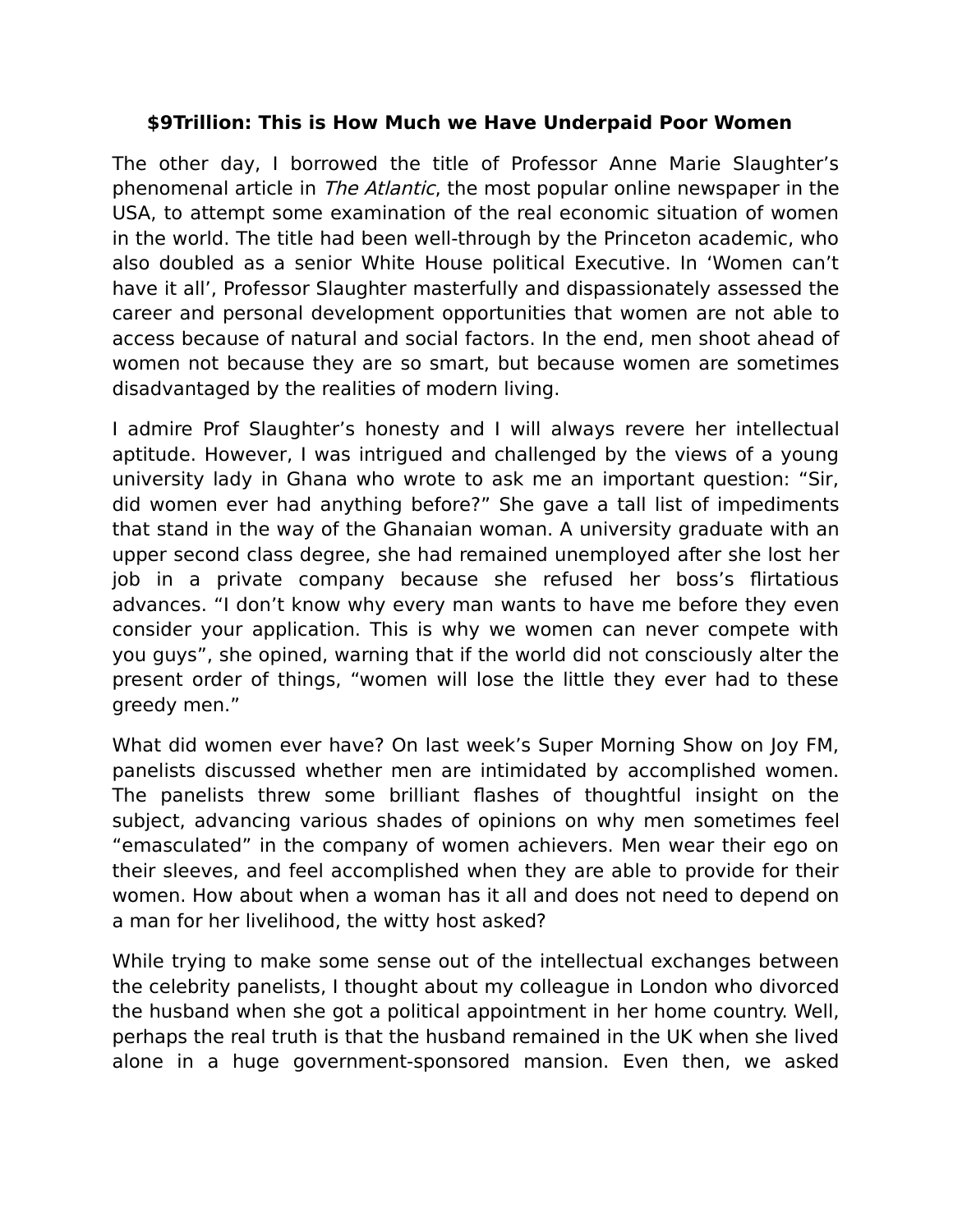whether she would have issued the decree absolute if she depended on remittances from the husband to live another day in Africa.

These are some of the issues that undergird the economic inequalities that have often disadvantaged women in poor countries, thereby perpetuating the cycle of poverty in the world. Last week, an international development agency, ActionAid, put out some disturbing statistics on the amount of money the world loses because of economic inequalities between men and women. The organization put the figure at 9\$Trillion. The research report issued ahead of the World Economic Forum in Davos, Switzerland this week, cited low pay for women, unstable jobs and low participation of women in the global workforce as reasons that have accounted for the losses. Quoting a 2014 World Bank statistics, the report also pointed that women earn 10% to 30% less than men when doing the same jobs, but make up 60% of the working poor. "If women in developing countries were paid as much as men and had equal access to the labor market", the report estimates that they would make an extra \$9Trillion every year.

How did this ever happen? Most of the low-paying occupations are reserved for women. Ironically, these are also the most difficult jobs. We used to call her Mama Big because of her size, a hardworking woman who sold yams around my neigbourhood when I was a young man. Her sons were my age mates, so we got along quite well. Without a car of her own, she would jump on passenger buses and travel to remote villages to buy her goods. After gathering a sizeable quantity, she would arrange to transport the products to town, often sitting on top of the yams in the wooden carrier compartments of very old lorries. Her troubles had only about started when she got the goods to the city, where she faced lots of problems with storage and retail distribution. A daily life of struggle, she could only feed her children but not educate them to the university level.

In Bangladesh, the poor garment factories are filled with women employees who are paid very small wages for more than 8 hours of work a day. Like Mama Big, they would need to come home to cook for their families, care and breastfeed their little tots and also wash the dirty clothing before the next day when they reinvent the tedious rhythm all over again. If Mama Big ever had plans of upgrading her education or taking a professional course in yam management, she would never have found the time. If she stopped working for one day, her children would starve. Did she ever have savings? Well, yams do not sell like bonds at the stock exchange; she usually broke